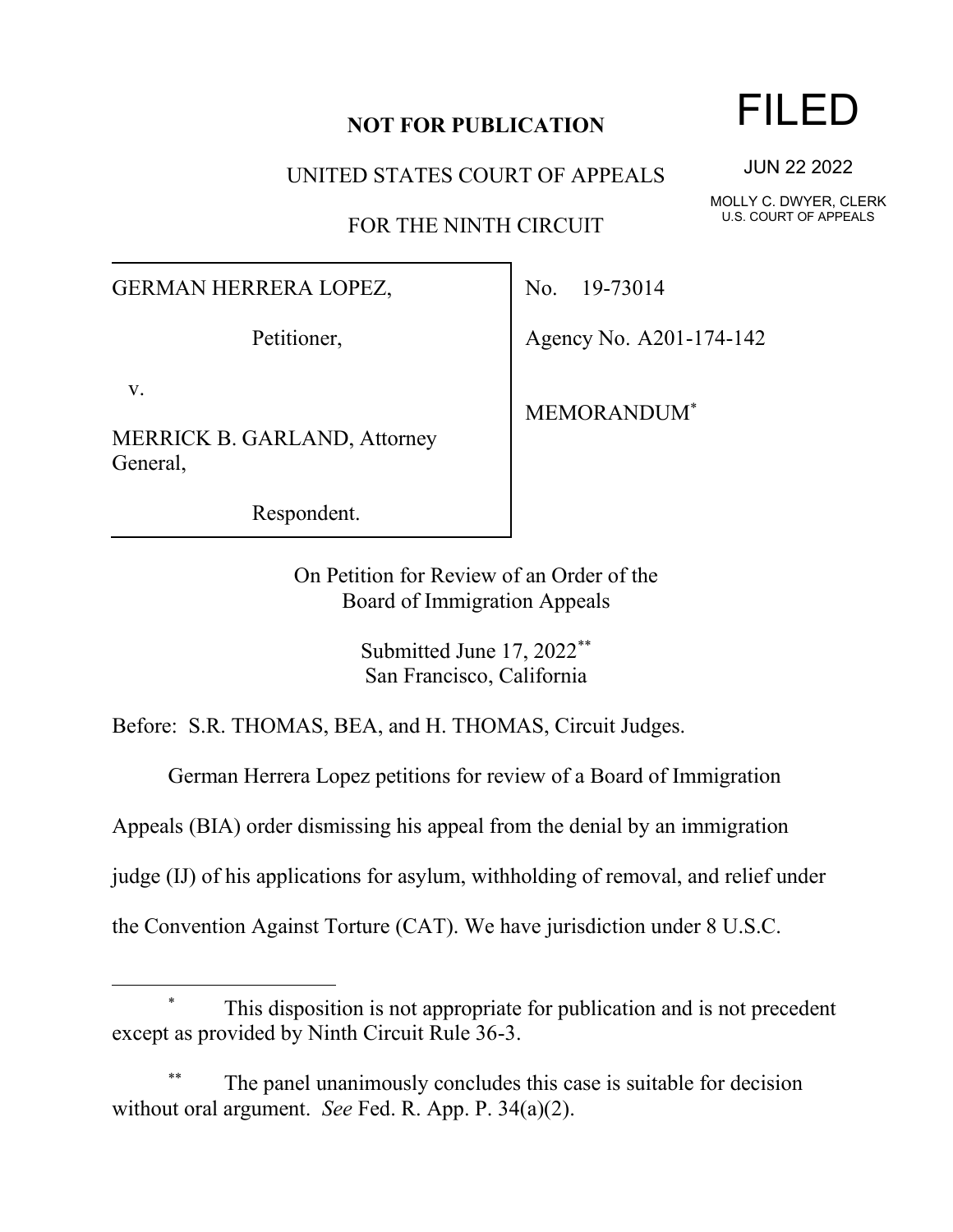§ 1252. We deny the petition for review.

1. Herrera Lopez's asylum application was untimely because it was not filed within a year of his arrival in the United States. 8 U.S.C.  $\frac{\xi}{158(a)(2)(B)}$ ; *Hakeem v. INS*, 273 F.3d 812, 815 (9th Cir. 2001), *superseded by statute on other grounds as stated in Ramadan v. Gonzales*, 479 F.3d 646, 650 (9th Cir. 2007) (per curiam). The agency correctly concluded that the delay was attributable to Herrera Lopez's action or inaction, 8 C.F.R. § 1208.4(a)(5), and that Herrera Lopez did not show a material change in circumstances or extraordinary circumstances that excuse his failure to file the application until approximately two years had passed from the date of his uncle's murder, 8 U.S.C. § 1158(a)(2)(D); *Sumolang v. Holder*, 723 F.3d 1080, 1082**–**83 (9th Cir. 2013).

2. Substantial evidence supports the agency's determination that Herrera Lopez is ineligible for withholding of removal because he did not establish a nexus between his fear of persecution and his membership in a particular social group. *Zetino v. Holder*, 622 F.3d 1007, 1016 (9th Cir. 2010) (holding that a person's "desire to be free from harassment by criminals motivated by theft or random violence" has "no nexus to a protected ground").

3. Substantial evidence supports the agency's conclusion that Herrera Lopez is not likely to be tortured. Evidence of generalized violence and crime that is not particular to the petitioner is insufficient to establish eligibility for CAT

2 a set of  $\sim$  2 a set of  $\sim$  2 a set of  $\sim$  2 a set of  $\sim$  3 a set of  $\sim$  3 a set of  $\sim$  3 a set of  $\sim$  3 a set of  $\sim$  3 a set of  $\sim$  3 a set of  $\sim$  3 a set of  $\sim$  3 a set of  $\sim$  3 a set of  $\sim$  3 a set of  $\sim$